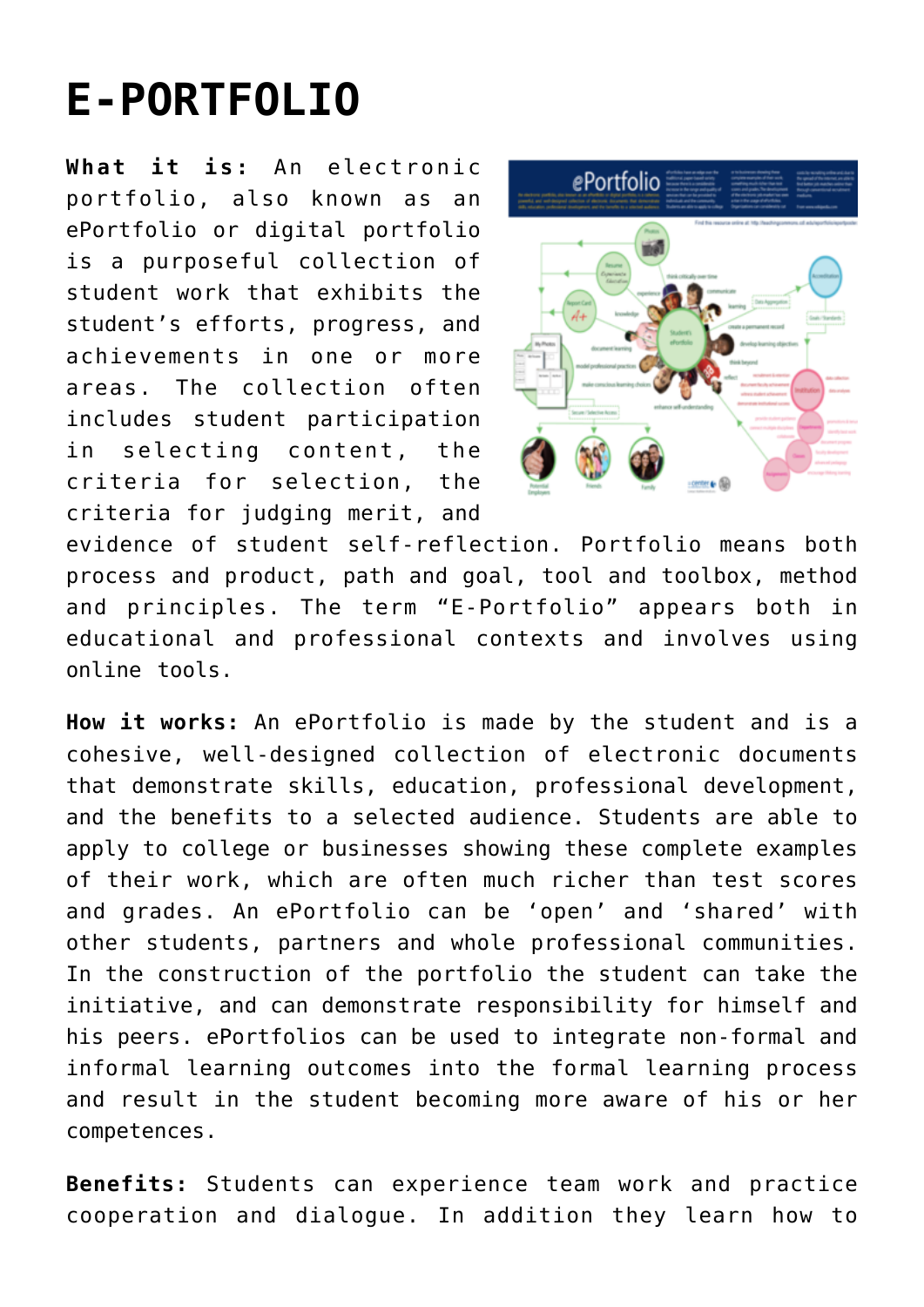effectively self-assess, document and present their achievements. The teacher has a good overview of how students learn and sees evidence of their efforts, progress and achievements. The school can assess students' learning and progress more frequently and more accurately in a process of dialogue, where feedback is provided in the process of developing the portfolio. Overall, the teacher can see the students' growing authenticity and can learn more about his/her personalities.

**Challenges:** ePortfolios may be mismanaged whenever the above principles are neglected for reasons of impatience, ignorance or simple misunderstanding. When used for examination purposes, ePortfolios can lead to a demand for and overemphasis on standardisation, in contradiction of the various aspects of the principal of choice ("Standardised Portfolio"). Portfolios can ask too much of students if all teachers want to employ portfolios for all purposes all the time.

**Relevance for entrepreneurial teaching:** In relation to entrepreneurial education, ePortfolios show experiences of young people as active participants in society, engaged in continuous learning, self-discovery and exploration of the world. It is an interesting tool because teachers can evaluate the level of development in entrepreneurial competences overall, particularly if they use rubrics. It can be useful in active learning methodologies where students become the protagonists of their own learning especially where the main goal is the development and acquisition of varied and relevant skills, a diverse range of competences and meaningful, positive learning dispositions.

**Applied assessment methods:** The ePortfolio is a good example of an e-assessment tool that allows reflective assessment, development of skills feedback and is useful when applied toperformance assessment models. Through this process of learning and development, the young person begins to acquire